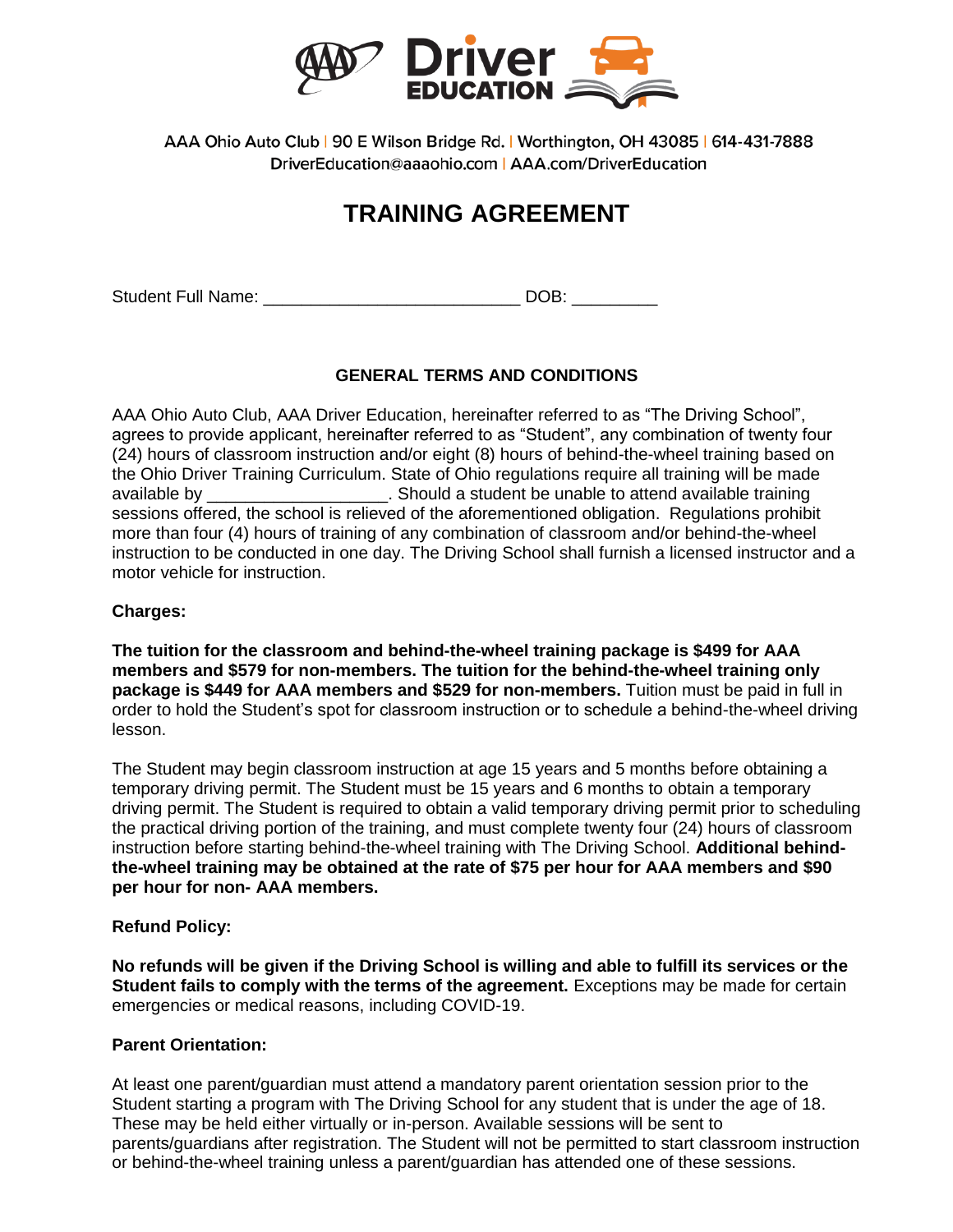#### **Classroom Education:**

The Student is required to be present, be seated and ready for instruction at the designated start time. The Driving School reserves the right to deny the Student admittance to any class if the Student is tardy. If the Student must miss a scheduled class, cancellation must be made a minimum of twenty four (24) hours prior to the scheduled class. Make-up sessions are required for tardiness or missed classes. If the Student accrues more than four (4) classroom hours of unexcused absences, the Student enrollment will be terminated. Classroom programs are subject to cancellation when minimum enrollment (7 students) has not been met.

#### **Behind-the-Wheel Training:**

All driving lessons will begin and end at AAA Ohio Auto Club headquarters, 90 E. Wilson Bridge Rd., Worthington, OH 43085. The Student is required to come on time and be prepared to safely operate a motor vehicle at the time of the scheduled lesson. **A valid temporary permit, appropriate footwear consisting of closed-toed shoes in good condition, and prescribed eyewear are required to begin in-car driving lessons.** 

If the Student must cancel a scheduled driving appointment, cancellation must be made a minimum of twenty four (24) hours prior to the scheduled appointment. Failure to do so, failure to arrive on time to a scheduled lesson, failure to provide a valid temporary permit, failure to wear appropriate footwear and/or prescribed eyewear, or failure to otherwise be prepared to safely operate a motor vehicle at the time of scheduled lesson may result in an additional fee of \$50.00 per scheduled hour of driving, and cancellation of that lesson.

Inclement weather or extreme circumstances may result in postponement of a scheduled class or driving lesson.

If the Student is enrolled with The Driving School for behind-the-wheel training only, the Student must complete the twenty four (24) hours equivalent of classroom instruction with an Ohio approved online provider or licensed driving school. The student must email their certificate of completion from a state-approved online driver education program to [drivereducation@aaaohio.com](mailto:drivereducation@aaaohio.com) to begin behind-the-wheel training. The Driving School will provide a \$20 refund if the Student provides a certificate of enrollment for AAA's How to Drive Online program. Please allow up to ten (10) business days to process the refund.

#### **Additional Considerations:**

**The Student is required to complete all available training within six (6) months of starting a program with The Driving School.** Upon expiration of this agreement, a reinstatement fee may be charged before any further services are provided. If training is not completed within six (6) months, a new agreement shall be established and training shall be restarted. The Driving School does not guarantee the issuance of a driver's license to the Student.

The Driving School reserves the right to cancel this agreement at any time, should the Student's conduct indicate a lack of responsibility deemed necessary by The Driving School to safely operate a motor vehicle. Destruction of property, or the possession, distribution, or use of any tobacco product, alcohol, or drug of abuse is strictly prohibited.

In accordance with the American Disability Act (ADA) regulations, The Driving School will make every effort to assist the Student with necessary accommodations. Please notify the school of any medical concerns or considerations prior to the program's start date.